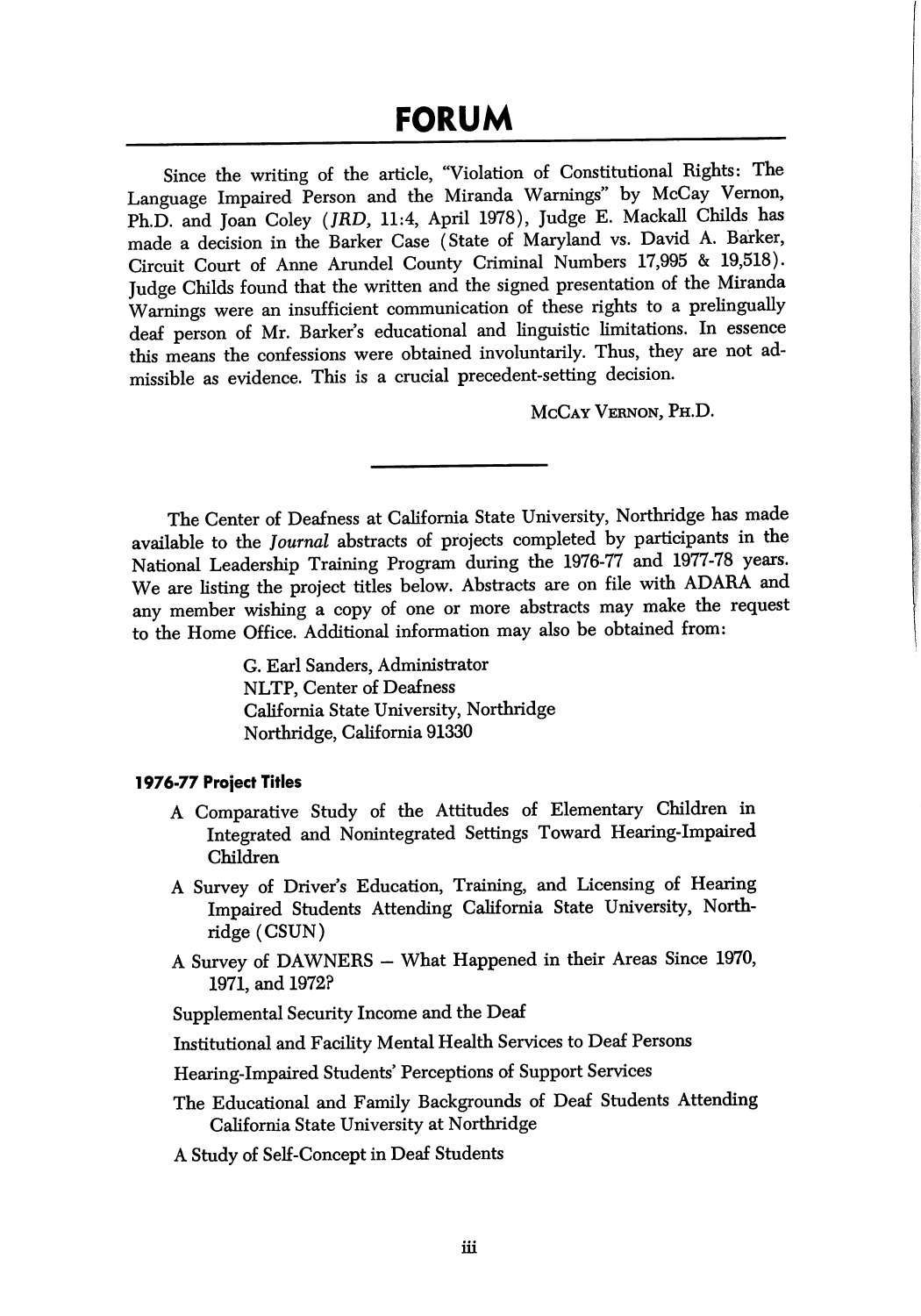- Guidelines for Establishing Effective Evaluation Procedures for Teach ers of the Deaf in Day-Class Programs
- A Study of State Certification Requirements for Teachers of the Deaf and their Relationship to the Certification Standards of the Council on Education of the Deaf
- Prioritization of Daily Activities by Rehabilitation Counselors with the Deaf in California
- A Study of Factors Which Affect the Attitudes of Parents of Young Deaf and Hard-of-Hearing Children Toward Their Child's Education
- Hands Off Our Hands, Please: A Case for Ameslan in the English Classroom
- Collective Bargaining Organizations at Public Residental Schools for the Deaf
- Attitudes of Hearing Parents of Hearing Children, at the Elementary Level, Concerning the Integration of Deaf Classmates into their Child's Classroom
- The Development of the Sign Language Interpreter System in the United States

## 1977-78 Project Titles

Costs and Decision-Making in Selected Deaf-Blind Programs

- A Center for the Hearing Impaired in Southeastern Wisconsin
- Burnout In Teachers of the Sensorily Impaired, Multiply Handicapped; An Exploratory Study
- Public Law 94-142: A Catalyst for Change for Residential Schools for the Deaf
- A Survey: Policies Regarding the Awarding of Diplomas to Deaf State Residential School Graduates
- A Survey: Deaf Adult Interest in Adult Education in North Dakota and Present Services Provided
- The Identification of Administrative Problems in Residential Schools for the Deaf in the United States
- A Replication of a Study of Deaf Students' Perceptions of Services Provided by Support Services for Deaf Students at California State University, Northridge
- A Study of Alignment with Public Law 94-142 by Residential Schools and Programs Serving Multihandicapped Deaf Students
- A Study of Third/Fourth Year Medical School Students' Knowledge of Deafness
- A Study of the Effectiveness of the Discrepancy Approach in the Evaluation of Competency-Based Teacher Education Programs